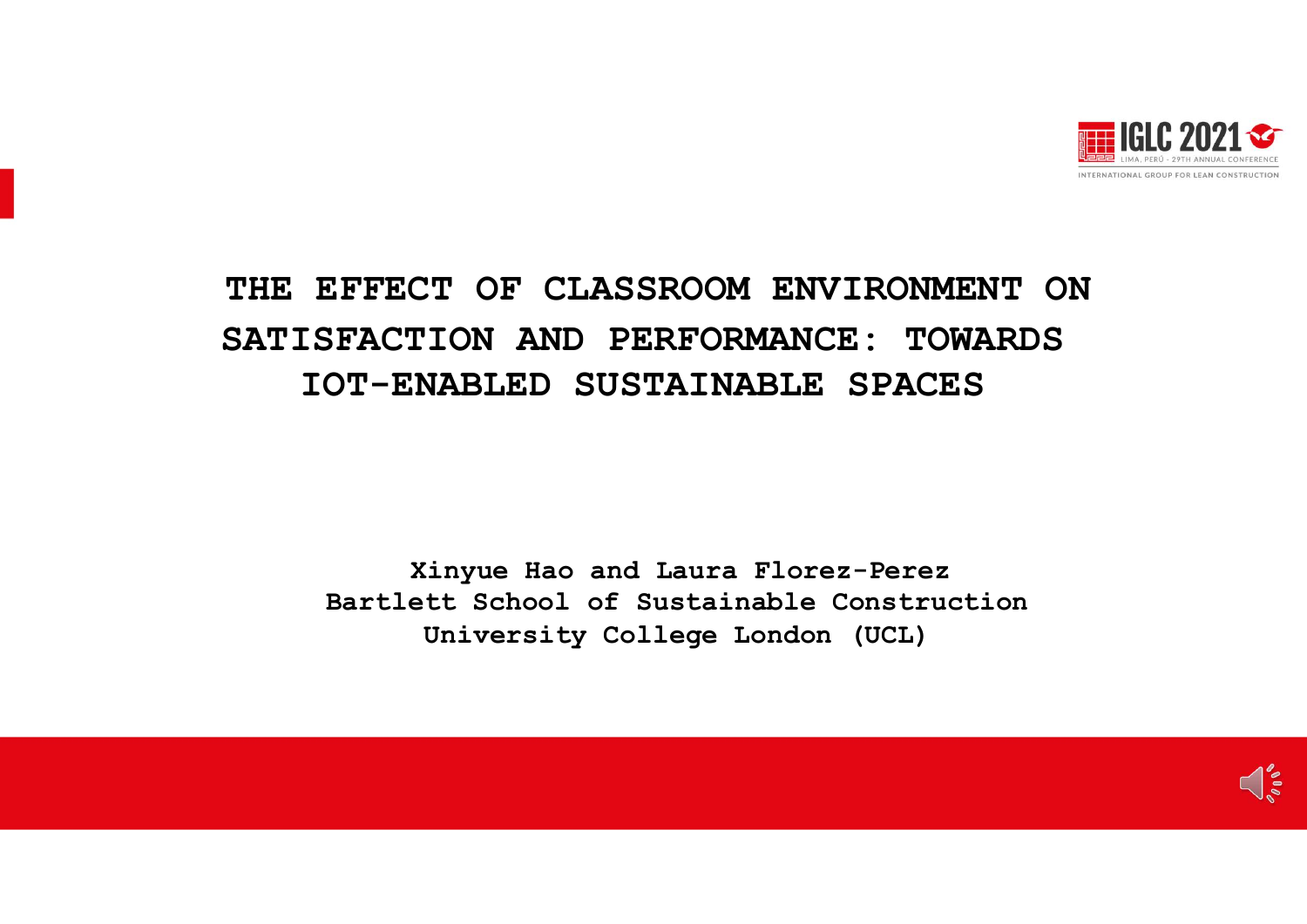

## AGENDA

- Introduction
- Problem statement
- Research methods
- Results
- Discussion
- Conclusions

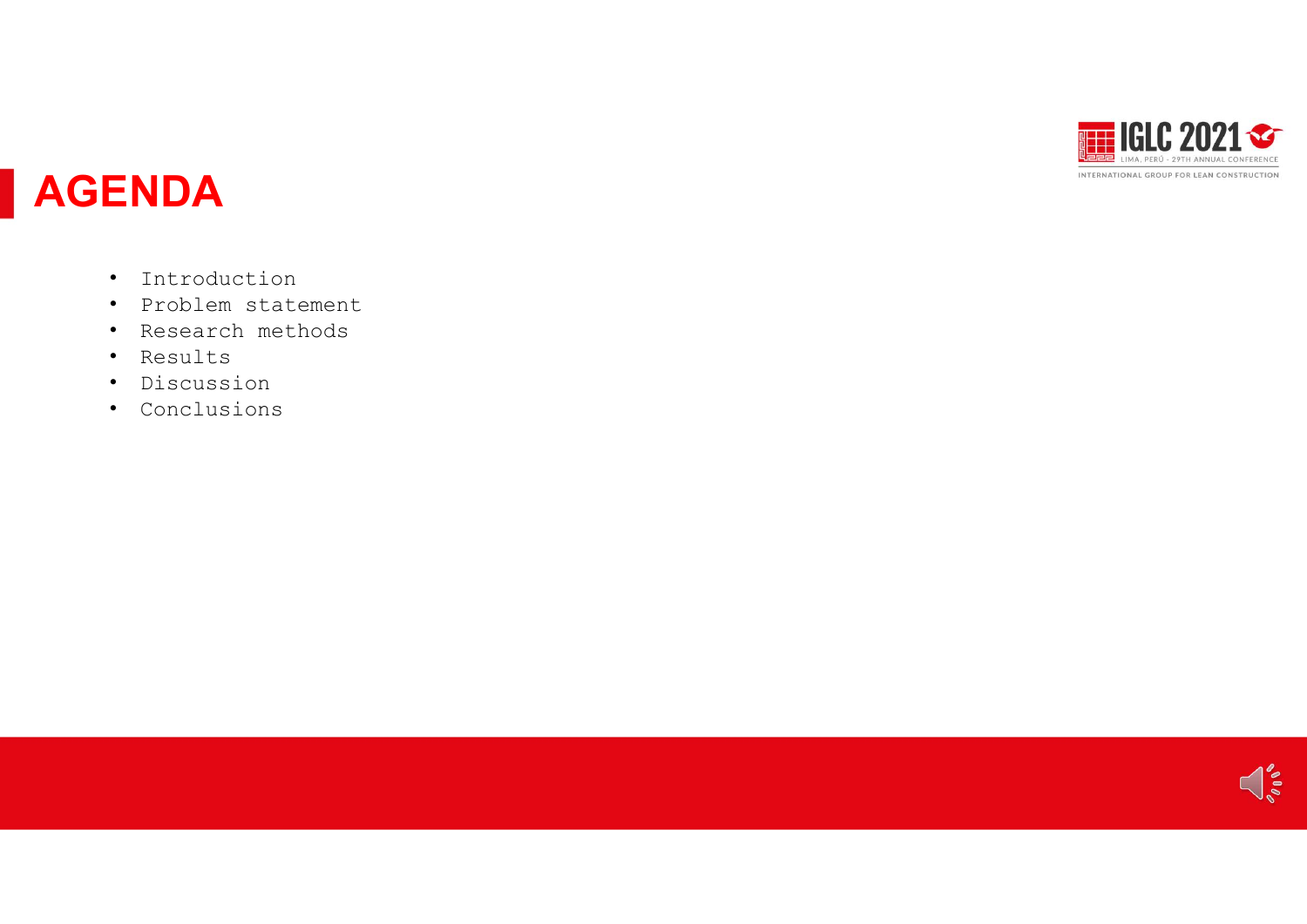

## INTRODUCTION

- The physical classroom environment (acoustics, temperature, visual lighting, colour, layout) may have an impact on the performance and satisfaction of students. • The physical classroom environment (acoustics, temperature, visual lighting, colour, layout) may have an impact on the performance and satisfaction of students.<br>
• Classroom facilities should be organised and designed to
- Classroom facilities should be organised and designed to maximise the satisfaction and performance of students.
- of the interaction between the individual and the surrounding physical environment.

There are two perspectives:

- From a positive perspective, it is often supposed that students who are more satisfied with the physical classroom environment are more likely to get better **STRODUCTION**<br>The physical classroom environment (acoustics, temperature, visual l<br>layout) may have an impact on the performance and satisfaction of st<br>Classroom facilities should be organised and designed to maximise th<br>a
- From a negative perspective, students who are disappointed with perceived physical classroom conditions, tend to become distracted from their studies (Badayai, 2012).

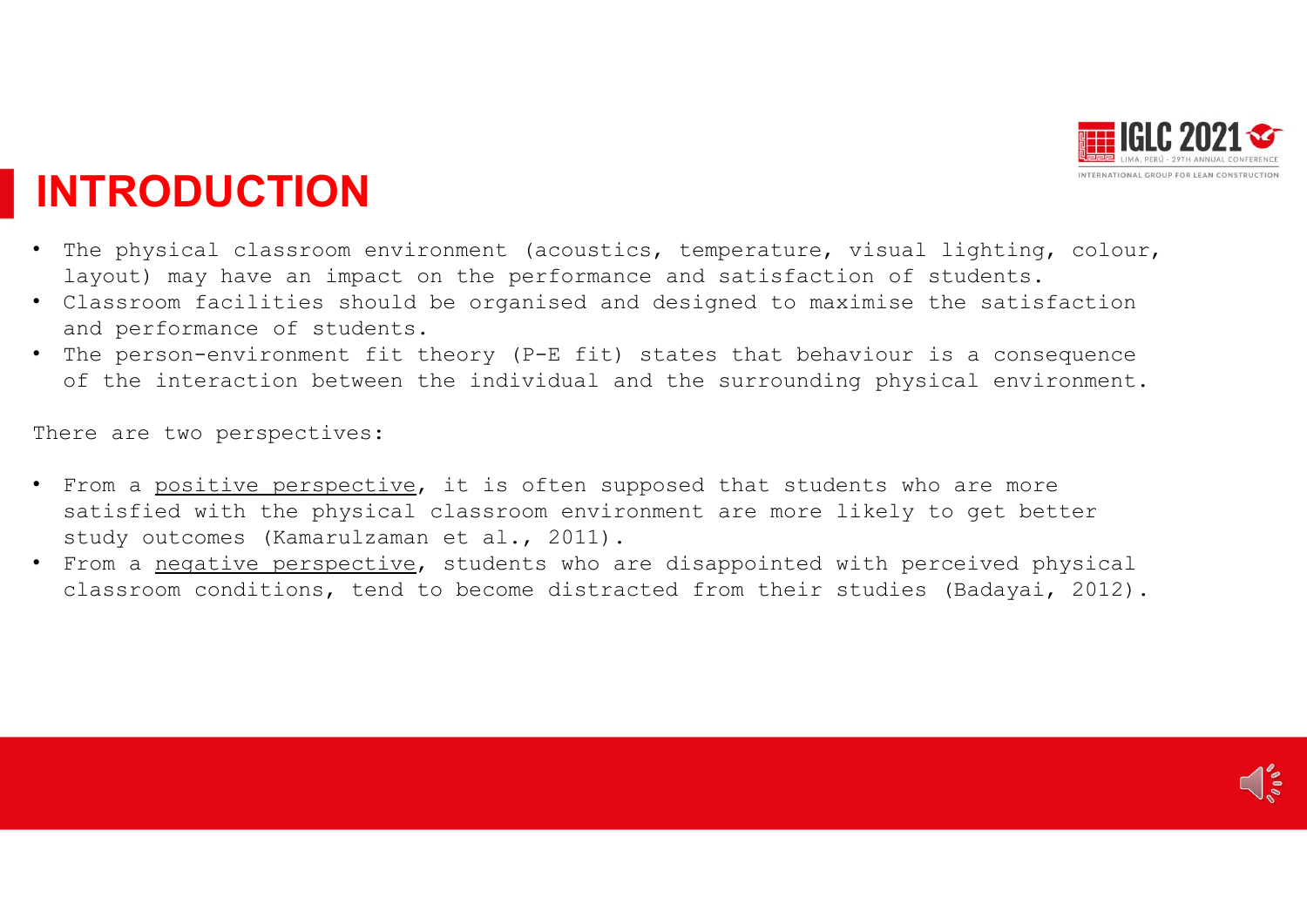

## PROBLEM STATEMENT

• Previous research has explored the relationships between the environment factors and performance and satisfaction in schools but not in University settings.

#### How to make a physical classroom environment to play an active positive role?

- This study explores whether the design of physical classrooms influences satisfaction and performance of University students.
- performance of onfverbrey beadencs:<br>• Improving the quality of the physical environment within the classroom design is one of the major objectives in terms of building and developing the education system in HEI (Barrett et al. 2017).
- The results of this research provide specific design suggestions that contribute to reducing absenteeism, increasing enthusiasm, and forming a good person-environment relationship that continuously satisfies the needs of students.

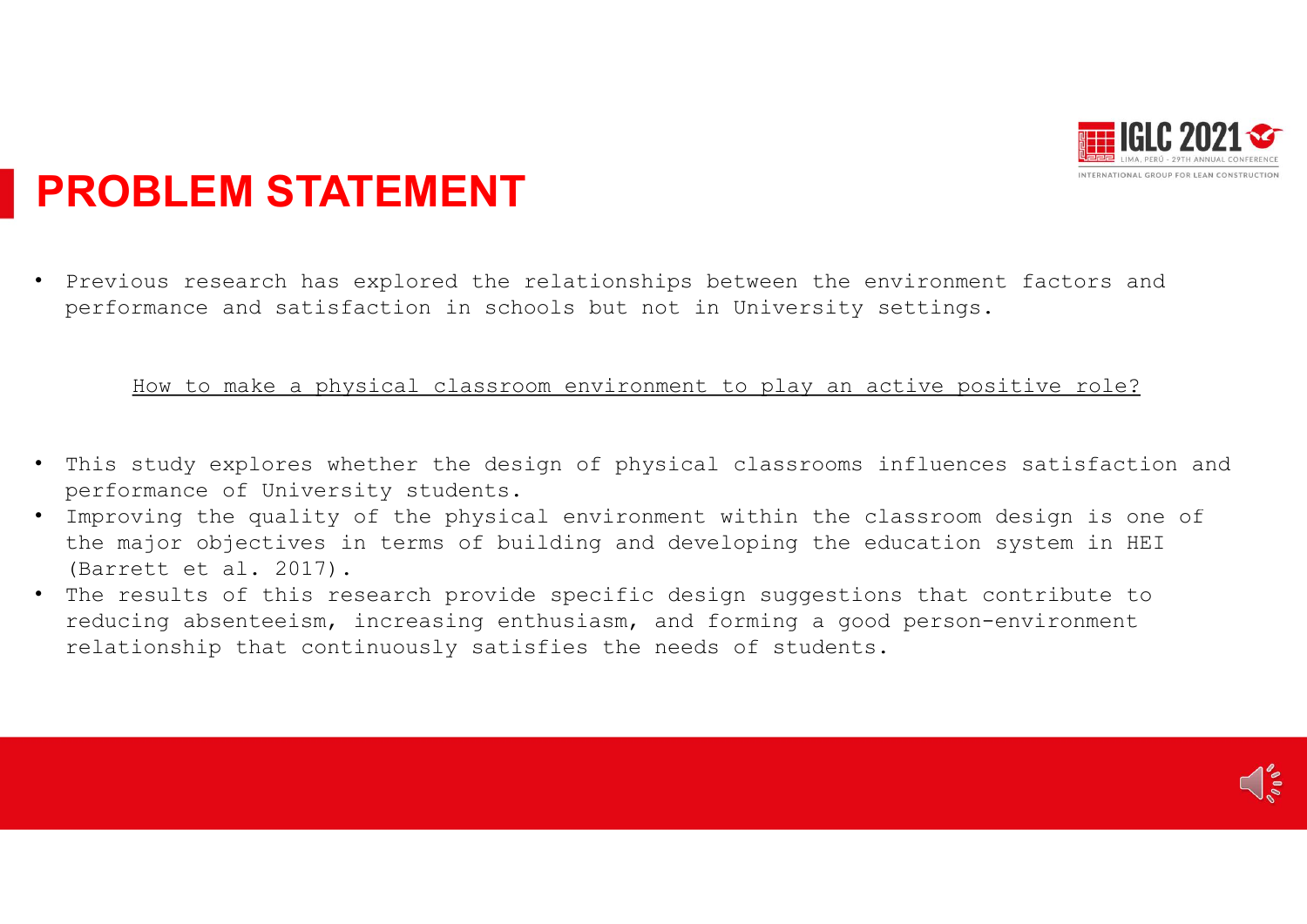

## RESEARCH METHODS

- A web-based questionnaire was sent to students to learn about their opinions of about classroom environments in HEI.
- The first part was designed to collect opinions on impact: "do you think that classroom noise/temperature/lighting/colour/ layout has an impact on your learning performance and
- **HMETHODS**<br>
Sitionnaire was sent to students to learn about their opinions of about<br>
connents in HET.<br>
Was designed to collect opinions on impact: "do you think that classroom<br>
(5 point Likert scale).<br>
, respondents' were **RESEARCH METHODS**<br>A web-based questionnaire was sent to students to learn about<br>classroom environments in HEI.<br>The first part was designed to collect opinions on impact: "<br>noise/temperature/lighting/colour/ layout has an **RESEARCH METHODS**<br>• N web-based questionnaire was sent to students to learn about their opinions of about<br>• classroom environments in IEI.<br>• The first part was designed to collect opinions on impact: "do you think that c is the most: "influential noise source?"; "suitable temperature for university classroom?"; **ESEARCH METHODS**<br>
A web-based questionnaire was sent to students to learn about their opinions of about<br>
classroom environments in HEI.<br>
The first part was designed to collect opinions on impact: "do you think that classr source?".

|           | <b>HEEE</b> LIMA, PERÚ - 29TH ANNUAL CONFERENCI<br>INTERNATIONAL GROUP FOR LEAN CONSTRUCTION<br><b>ETHODS</b>                                                                                                              |
|-----------|----------------------------------------------------------------------------------------------------------------------------------------------------------------------------------------------------------------------------|
| s in HEI. | aire was sent to students to learn about their opinions of about                                                                                                                                                           |
|           | esigned to collect opinions on impact: "do you think that classroom<br>hting/colour/ layout has an impact on your learning performance and<br>nt Likert scale).                                                            |
|           | oondents' were asked to answer open-ended questions on what they think<br>itial noise source?"; "suitable temperature for university classroom?";<br>the classroom?"; "favourite classroom layout?" and "comfortable light |
|           |                                                                                                                                                                                                                            |
| No.       |                                                                                                                                                                                                                            |
| $H1$ :    | Hypotheses<br>Classroom design influences learning performance and<br>satisfaction                                                                                                                                         |
| Hla:      | Noise influences learning performance and satisfaction                                                                                                                                                                     |
| H1b:      | Temperature influences learning performance and<br>satisfaction                                                                                                                                                            |
| H1c:      | Lighting influences learning performance and satisfaction                                                                                                                                                                  |
| H1d:      | Colour influences learning performance and satisfaction                                                                                                                                                                    |
| H1e:      | Classroom layout influences learning performance and<br>satisfaction                                                                                                                                                       |
|           | Table 1: Research Hypotheses                                                                                                                                                                                               |

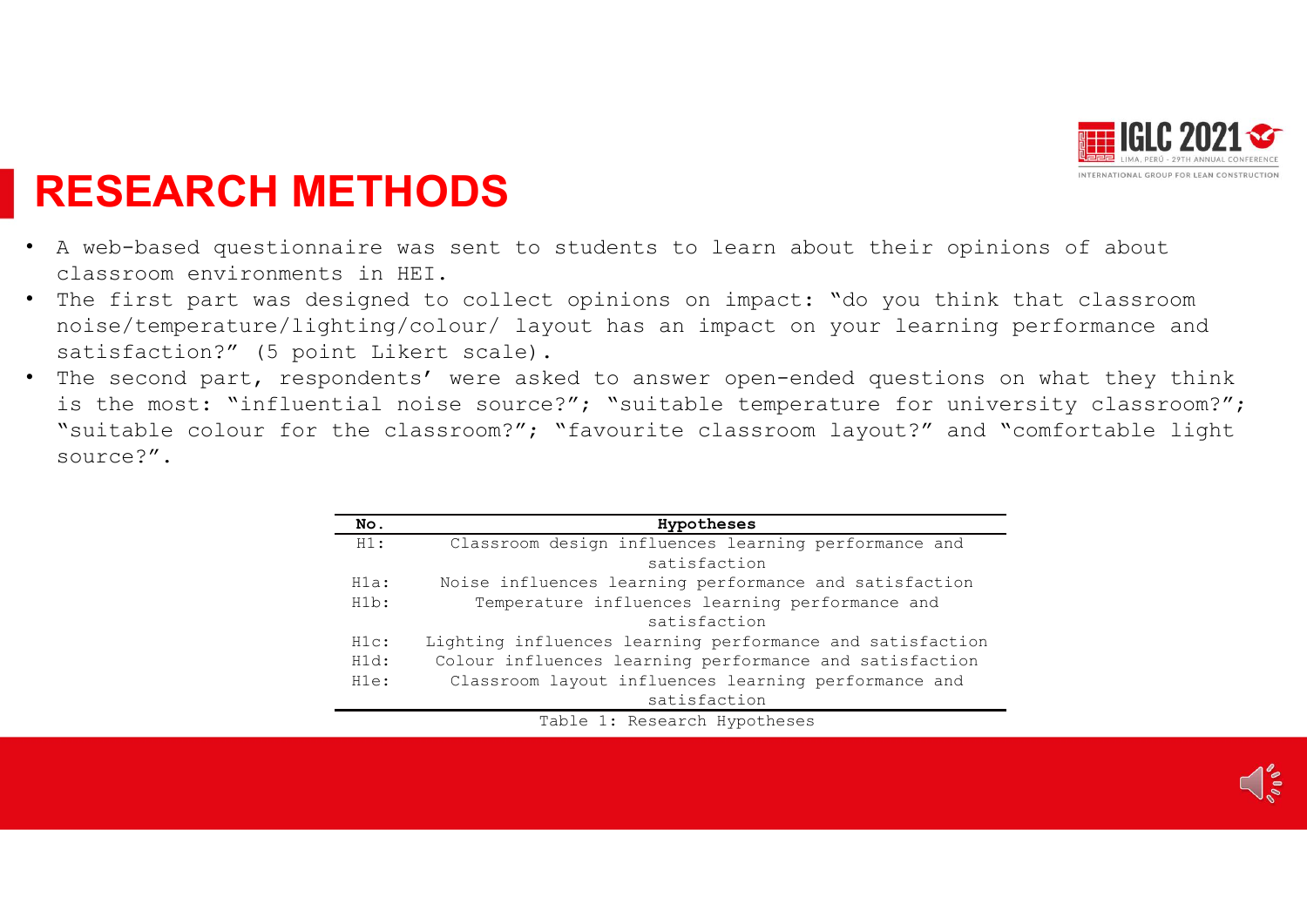RESULTS



|                       |                             | A total of 173 students<br>participated in the study |                      |                    |                          | 29TH ANNUAL CONFERENCE<br>INTERNATIONAL GROUP FOR LEAN CONSTRUCTION |                   |                      |
|-----------------------|-----------------------------|------------------------------------------------------|----------------------|--------------------|--------------------------|---------------------------------------------------------------------|-------------------|----------------------|
|                       |                             |                                                      |                      |                    |                          |                                                                     |                   |                      |
| Factors<br>Noise (N)  | $\mathbf N$<br>$\mathbf{1}$ | $\mathbf T$<br>.758                                  | $\mathbf{L}$<br>.715 | ${\rm co}$<br>.251 | $\mathtt{CL}$<br>$-.284$ | ${\tt CD}$<br>.785                                                  | ${\tt S}$<br>.678 | $\mathbf{P}$<br>.723 |
|                       |                             |                                                      |                      |                    |                          |                                                                     |                   |                      |
| Temperature (T)       | .758                        | $\mathbf{1}$                                         | .711                 | .176               | $-.210$                  | .871                                                                | .563              | .475                 |
| Lighting (L)          | .715                        | .711                                                 | $\mathbf{1}$         | .218               | .170                     | .653                                                                | .325              | .506                 |
| Colour (CO)           | .251                        | .176                                                 | .218                 | $\mathbf{1}$       | .185                     | .567                                                                | .287              | 266                  |
| Classroom layout (CL) | $-.284$                     | $-.210$                                              | .170                 | .185               | $\mathbf{1}$             | .325                                                                | .752              | 692                  |
| Classroom design (CD) | .785                        | .871                                                 | .653                 | .567               | .325                     | $\mathbf{1}$                                                        | .610              | .753                 |
| Satisfaction (S)      | .678                        | .563                                                 | .325                 | .287               | .752                     | .610                                                                | $\mathbf{1}$      | .785                 |
| Performance (P)       | .723                        | .475                                                 | .506                 | .266               | .692                     | .753                                                                | .785              | $\mathbf{1}$         |

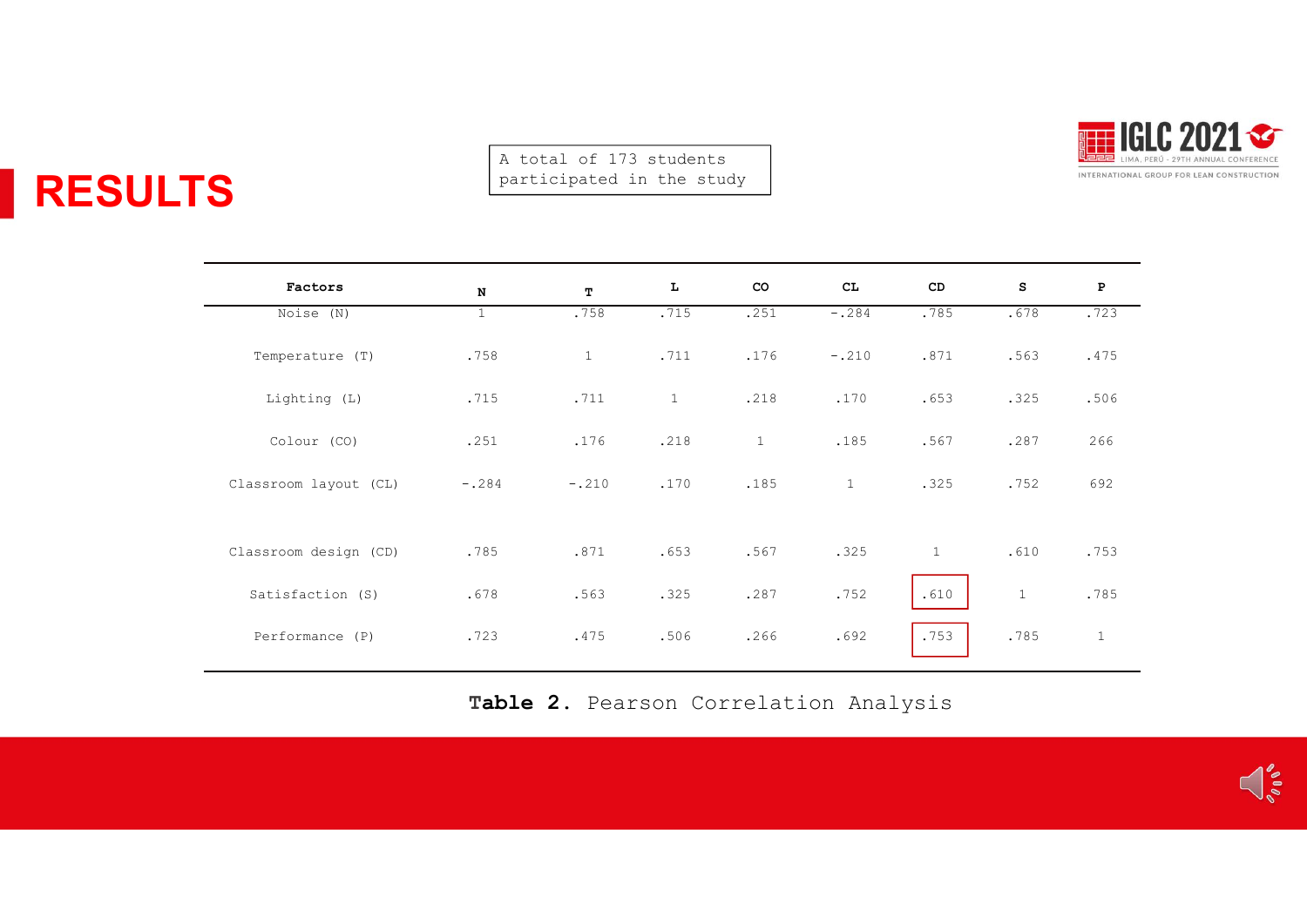

## RESULTS

|                                                                     |           |                |             |              |        | <b>NG</b>                                   |
|---------------------------------------------------------------------|-----------|----------------|-------------|--------------|--------|---------------------------------------------|
|                                                                     |           |                |             |              |        | INTERNATIONAL GROUP FOR LEAN CONSTRUCTION   |
| Independent variables<br>(Dependent variables)                      | ${\bf R}$ | $\mathbb{R}^2$ | F-value     | $\, {\bf B}$ | T      |                                             |
| Noise (Satisfaction)                                                | .819      | .672           | 544.869     | .685         | 13.248 |                                             |
| Noise (Performance)                                                 | .845      | .715           | 615.686     | .752         | 18.156 |                                             |
| Temperature (Satisfaction)                                          | .716      | .513           | 366.112     | .603         | 12.597 |                                             |
| Temperature (Performance)                                           | .711      | .506           | 347.861     | .587         | 10.418 |                                             |
| Lighting (Satisfaction)                                             | .563      | .318           | 175.498     | .416         | 9.142  |                                             |
| Lighting (Performance)                                              | .702      | .493           | 326.134     | .565         | 10.113 |                                             |
| Classroom layout (Satisfaction)                                     | .788      | .621           | 496.358     | .638         | 14.956 |                                             |
| Classroom layout (Performance)                                      | .827      | .685           | 579.625     | .711         | 16.844 |                                             |
| Colour (Satisfaction)                                               | .514      | .265           | 101.432     | .395         | 7.354  |                                             |
| Colour (Performance)                                                | .492      | .243           | 82.366 .316 |              | 8.743  |                                             |
| Table 3. Classroom Design on Student's Satisfaction and Performance |           |                |             |              |        |                                             |
|                                                                     |           |                |             |              |        |                                             |
|                                                                     |           |                |             |              |        | $\bigcap_{\sigma\in\sigma} \sigma_{\sigma}$ |
|                                                                     |           |                |             |              |        |                                             |
|                                                                     |           |                |             |              |        |                                             |

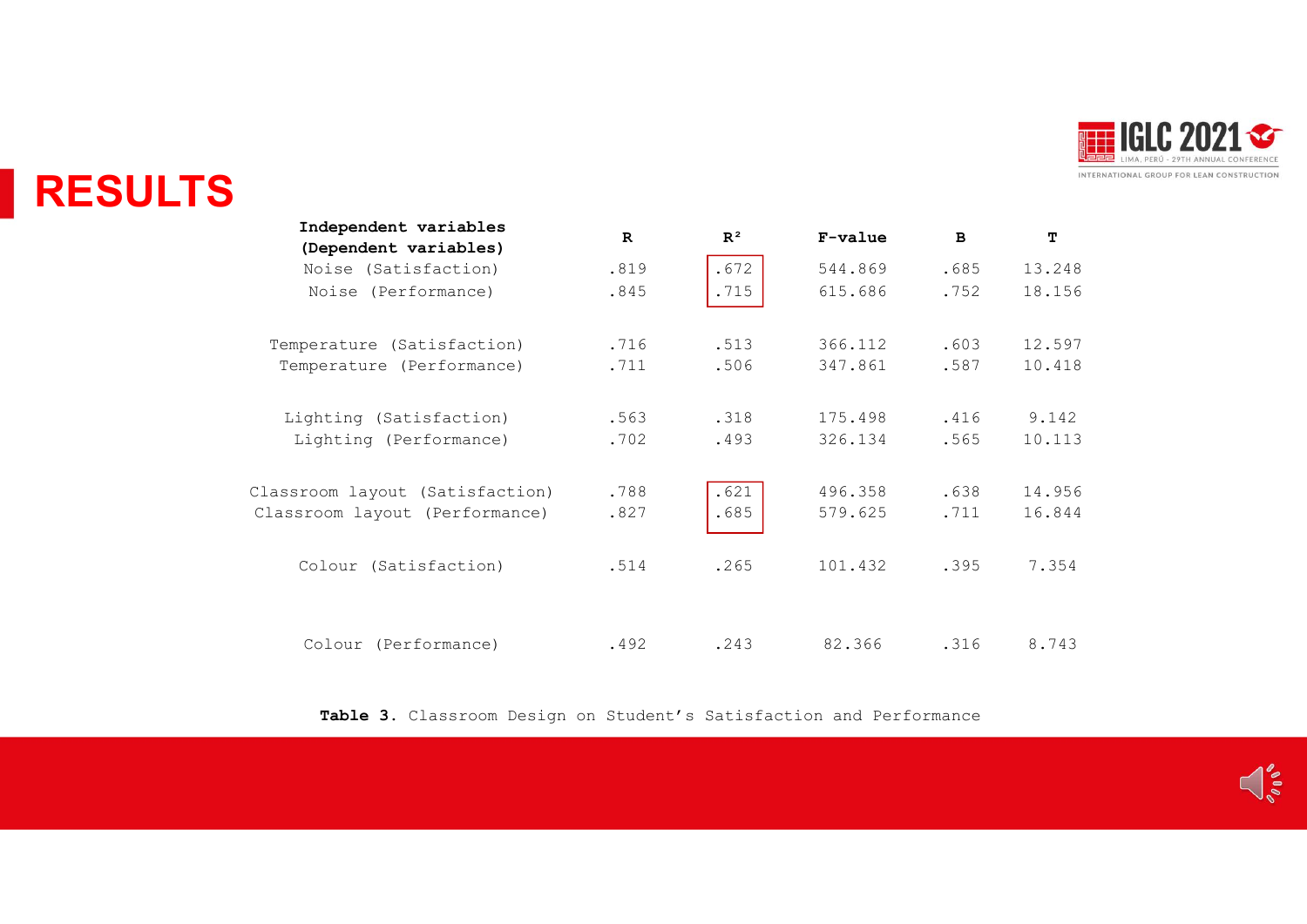

## RESULTS

- The physical classroom environment has a impact on students' performance, followed by students' satisfaction. • The physical classroom environment has a impact on students' performance students' satisfaction.<br>• Every environmental factor has an impact on students' performance and s<br>• From the regression analysis, the influence ran
- Every environmental factor has an impact on students' performance and satisfaction.
- From the regression analysis, the influence rankings can be obtained for both performance and satisfaction:

noise >layout>temperature>lighting>colour

The majority of students:

- Prefer natural daylight in the classroom
- Prefer a temperature between 23°C to 25°C in the summer
- State noise coming from outside the window affects them the most
- 
- Want and enjoy a flexible seating arrangement such as V-shape and U-shape

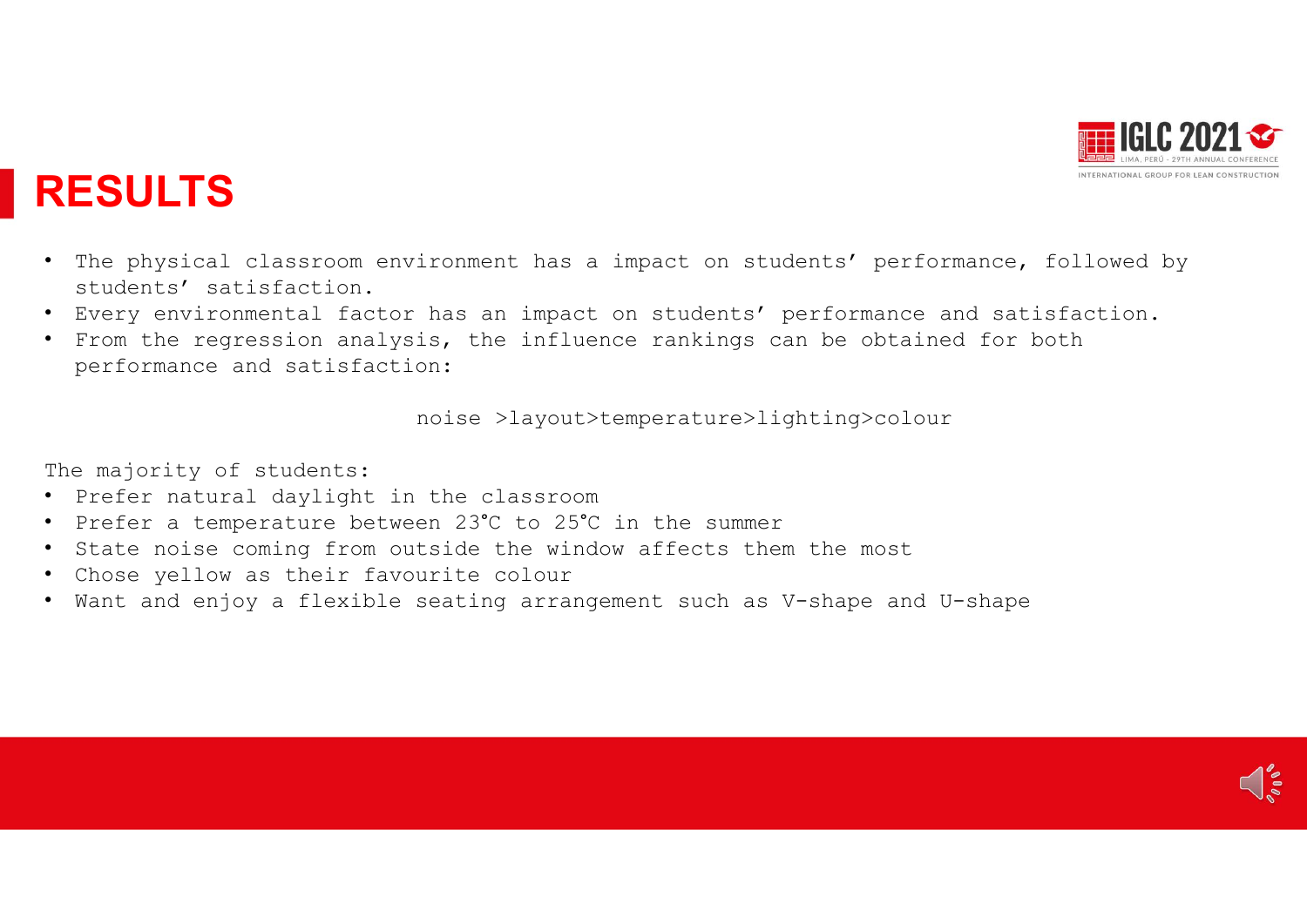

## **DISCUSSION**

The results from the person environment-fit help to  $\left| \int_{\frac{3}{\text{Class}}}}^{\frac{\text{Control}}{\text{Class}}}}$ design an IoT classroom:

- A database will check if a class will take place<br>in the next 20 minutes, if so, sensors will be<br>turned on. Will automatically operate. in the next 20 minutes, if so, sensors will be  $\frac{1}{2}$  and  $\frac{1}{2}$  and  $\frac{1}{2}$  and  $\frac{1}{2}$  and  $\frac{1}{2}$  and  $\frac{1}{2}$  and  $\frac{1}{2}$  and  $\frac{1}{2}$  and  $\frac{1}{2}$  and  $\frac{1}{2}$  and  $\frac{1}{2}$  and  $\frac{1}{2}$  and  $\frac{1}{$ turned on. Will automatically operate.
- Lighting sensors will convert the light  $\begin{array}{c} \begin{array}{c} \end{array} \end{array}$ information into electrical signals. When also also the class finish natural light is insufficient, classroom lights
- will be turned on automatically.<br>When noise exceeds 60 dB, sensors will recognise<br>and memorise the noise level.<br>When temperature sensors determine the • When noise exceeds 60 dB, sensors will recognise and memorise the noise level.
- When temperature sensors determine the temperature is either too high or too low, the electric signal will automatically adjust the temperature of the air conditioner.
- All strings will be transmitted to the platform system outside. If the operation is wrong, the alarm will be activated and the monitor platform will report the location of errors.



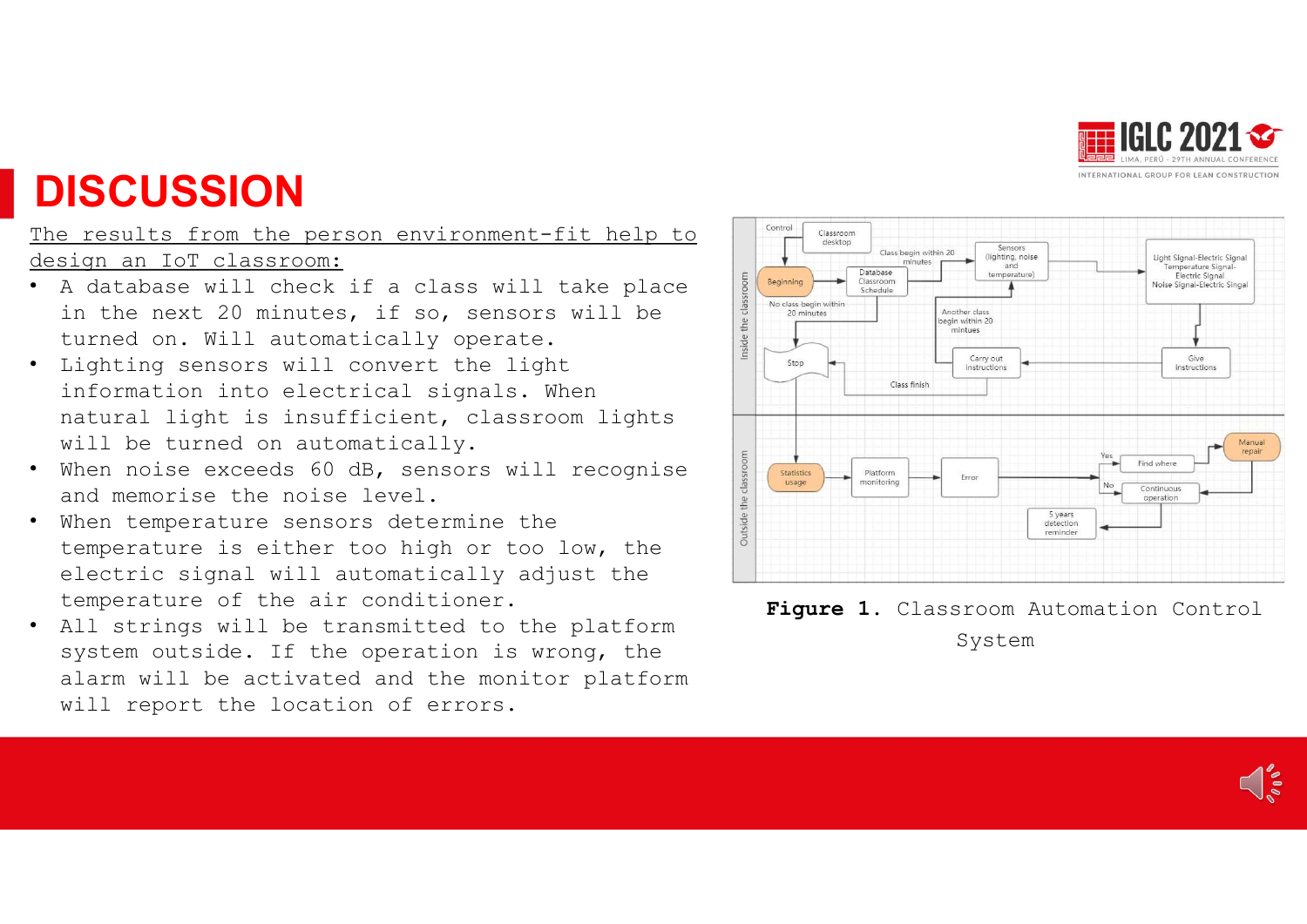

## CONCLUSIONS

and IoT devices (integrating sensors, signal conversion, and intelligent processing efficiently ensure appropriate temperature and lighting conditions in classroom environments.

use of elements such as tables and chairs can be provided by allowing multiple configurations that promote collaboration between students and facilitate the interaction between students and staff. The PE-fit results | (Flexibility in the **NCLUSIONS**<br>
The PE-fit results<br>
and IoT devices<br>
(integrating<br>
(integrating<br>
sensors, signal<br>
conversion, and<br>
intelligent<br>
processing<br>
mechanisms) can<br>
efficiently ensure<br>
efficiently ensure<br>
efficiently ensure<br>
appropri

Flexibility in the<br>
Flexibility in the<br>
such as tables and<br>
chairs can be<br>
provided by<br>
Plant in which<br>
Plant is study, the future<br>
of the classroom<br>
environment in which<br>
digital and physical With the results of this study, the future of the classroom environment in which digital and physical objects can be connected by means of suitable information and communication technologies, new applications and services can be developed.